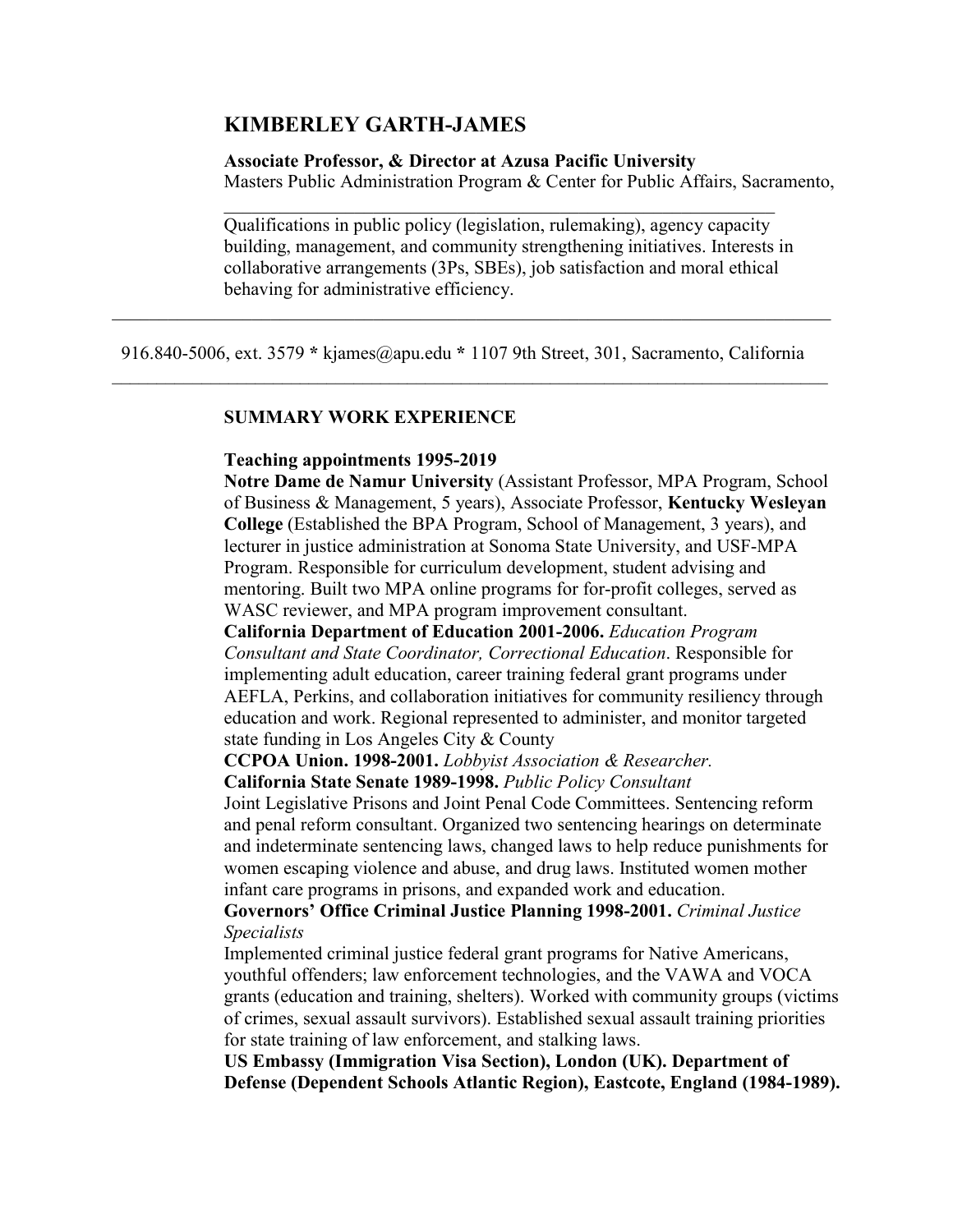# **SKILLS**

- Program Development & Management
- Public Relations (Diverse Inclusion)'
- Policy making
- Data Analysis & Governance
- Evidenced-based Decision Making
- Global Partnerships

#### **Technical**

- Education Technologies (Canvas, Blackboard, Adobe, Moodle)
- Microsoft Word, Excel, Mini-tab, SPSS, Intellectus, Adobe

# **EDUCATION**

Thomas Pyzdek Institute

• Six Sigma Black Belt Certification (2014).

University of San Francisco (Jesuit)

- Masters Education (2012). Multicultural Education and Human Rights Thesis: *eLearning in Corrections and Effects on Inmate Subcultures.*
- Bachelor of Science (1982). Biological Sciences. Contributor UCSF-Research study on *Arachondic Acid and Brain Edema*. Golden Gate University
- Masters Public Administration (1981). Administrative Organizations and Management Paper: *Administration & Customer Service in Public Organizations.*

Doctor of Public Administration (1993). Organization Development and Partnerships

• Dissertation: *Public-Private Partnerships in Corrections: The Quest for Joint Venture Program Operating in the California Youth Authority.* Useful to help change California laws & practice (Proposition 139, Governor's Inmate Work Program).

Board of Governors,

• California Community Colleges Lifetime California Teacher's Credential No. 357033, 1993. *Public Administration and Public Services.* 

## **CERTIFICATIONS**

US Department of Justice and NCIA Prison Industries,

- Independent Observer of PIECP Laws, (2001-2006).
- Certified Parole and Probation Policy Specialist, 16 CE units (1994). American Correctional Association.
- Certified. Native American Program Policy Specialist, (2000-2002). Governor's Office of Criminal Justice Planning (now O.E.S.).
- Minimum Continuing Legal Education Units in Sexual Assault, Rural Strategies, Hate Crimes, Stalking Homicide, Education in Prisons, California District Attorneys' Association. Former Lobbyist Associate (Researcher), California Correctional Peace Officers' Association

## **PROGRAM DEVELOPMENT**

- Evaluator, Criminal Justice Program (curriculum & instruction) Development, Excelsior College, Philadelphia, PA (2017).
- Evaluator, Master Public Administration Program, Colorado State University-Global (online), Greenwich Village, CO (2016).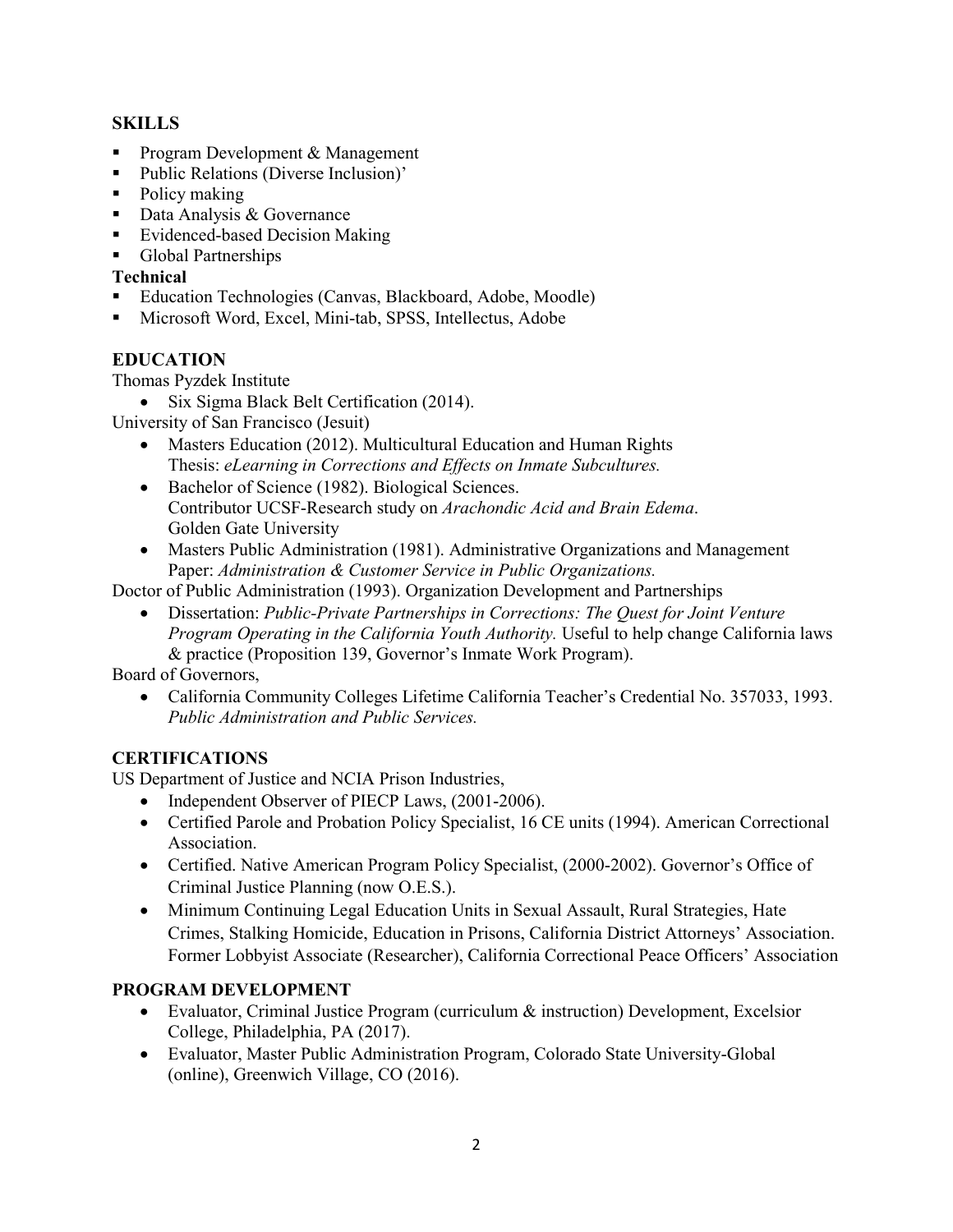## **EDITORIAL ACTIVITIES**

- Special Editor**,** American Society for Public Administration, Public Administration (PA) Times magazine (2019-2021), publishing articles such as *The Implications of Social Contract Theory for Public Governance (2021)* and *Legacies of Inconsistency: Assumptions Regarding Solutions to Public Problems (2020)*; publications in *American Journal of Educational Research* **(**2014-2018)
- Reviewer. *Journal of State and Local Government* (2011-2013) and COPE publications. Editorial Board for *NAB in Criminal Justice*, and *Journal of Forensic Sciences and Crime Studies.*

# **PRESENTATIONS**

| Christian Families against Destructive Decisions Conference (2021), South Carolina.                      |
|----------------------------------------------------------------------------------------------------------|
| Topic: Virtual Workshop Presenter. Wake-up Your Child is Not Going to a Safe Place:                      |
| Transitioning Your Child to College.                                                                     |
| American Society for Public Administration (ASPA) Conference (2021), Washington, D.C.                    |
| Topic: Moderator/Presenter, Ethical Considerations for Improving Public Administration of                |
| Programs for Vulnerable Populations.                                                                     |
| ASPA Conference (2016-2018). Presenter and Moderator of several presentations on Work and                |
| Education (Google Search).                                                                               |
| United Nations 13 <sup>th</sup> Congress (2015). United Nations Office of Drugs and Crime (UNDOC), Doha, |
| Qatar.                                                                                                   |
| Topic: Moderator/presenter, Education and Work in Corrections Reform.                                    |
| Higher Education Teaching & Learning (HETL) Conference (2014). Anchorage, Alaska.                        |
| Topic: eLearning for Global Learners and the Community of Inquirer Model.                                |
| Global Perspectives Conference (2013). Auburn University, Auburn, Alabama.                               |
| Topic: eLearning and the Community of Inquirer Model in Virtual University.                              |
| Teaching Public Administration (TPAC) Conference (2013). The Jesuit USF, San                             |
| Francisco, California.                                                                                   |
| Topic: eLearning in Public Administration                                                                |
| Western Social Sciences Association Annual Conference (2011). Salt Lake City,                            |
| Utah. Topic: eLearning Education and Ventures in Corrections                                             |
| International Social Sciences on Research Behavior. (2011). Las Vegas, Nevada                            |
| Topic: Education, Work on Multicultural Offender Behavior                                                |
| Diversity in Higher Education (2010). American Association of University Professors                      |
| Annual Conference, Washington, D.C.                                                                      |
| Topic: Improving Higher Education: Women of Color, Promotion and Tenure.                                 |
| EEE '09 Conference (2009). Sponsored by National Science Foundation, Las Vegas,                          |
| Nevada. Topic: A Summary Analysis of E-Learning, Prisoners and Reentry.                                  |
| United Nations, 52 <sup>nd</sup> Commission on the Status of Women (2008). New York,                     |
| NY. Topic: Violence Education and Microfinance Model for Women.                                          |
| United Nations, 51 <sup>st</sup> Commission on the Status of Women (2007). New York, NY.                 |
| Topic: Sexual Violence, Literacy and Public Policy.                                                      |
| ABI International Conference, St. Catherine's College (2006). Oxford University,                         |
| England. Topic: Policy Program Implementation and Evaluation (Women and Violence)                        |
| California Literacy Conference, Trends in Education (2005). Los Angeles, California                      |
| Topic Reentry and Correctional Education.                                                                |
| California Refugee Bureau Conference (2006). Los Angeles, California. Topic:                             |

Transforming Public Agencies for Multicultural Education Program Effectiveness and Teacher Preparation (charter schools, non-public school programs).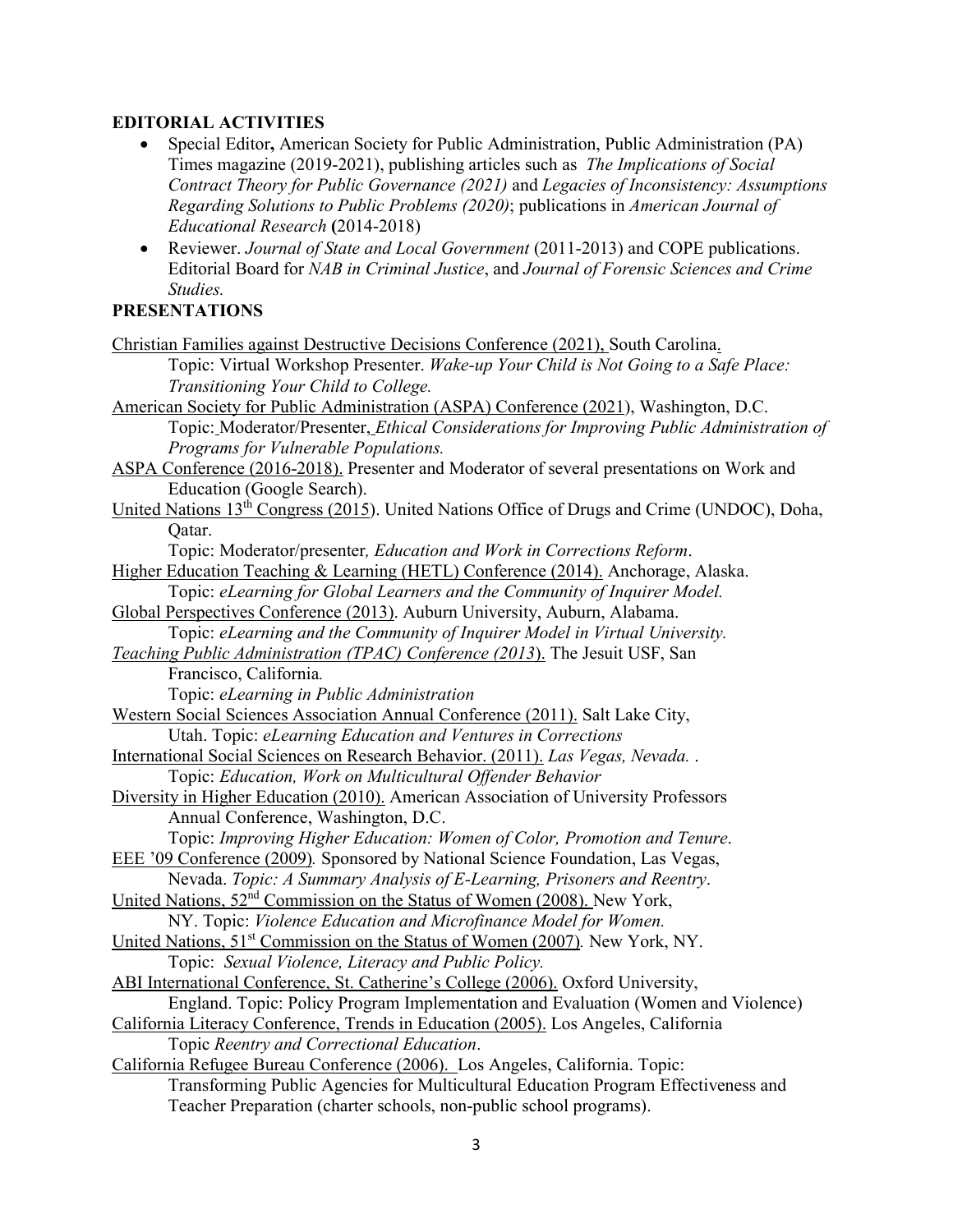California Jail Programs Association (2006). Los Angeles, California. Topic: 4-hour Jail Education Training Performance Improvement & Outcome Measures.

American Biographical Institute International Conference (2005). Dublin, Ireland.

Topic: *Policy and Violence against Women.*

Pacific Rim Conference on Correctional Partnerships (2001). Funded by California Corrections (2001). San Francisco, California Panelist topic: Program Assessment: Joint Venture Partnerships.

- Central Latin Administration (CLAD) Conference (1998). Venezuela. Paper: Managing and Evaluating Joint Venture Partnership in the Public Agency.
- People's Republic of China Delegation (1995). Visitation to CSU-Sacramento,

California. Topic: *Higher Education in the USA.*

International Lecturer, USA, Canada, Latin America. Topics: Public policy implementation, effectiveness, and efficiency issues related to developing public agency capacity through partnerships, state administration of partnerships, vocational education policy and corrections, and motivational speaker to jail education practitioners.

## **APPOINTMENTS**

United Nations Alliance of NGOs Crime and Crime Prevention (2017-2021) Evaluator, Notre Dame de Namur University Institutional Research Board (2013-2019) Capstone (thesis) Method and Content Advisor, Notre Dame de Namur University (2013-2019) Thesis/dissertation Advisor, The Jesuit USF (PA Program, 1998-2006) Faculty Advisor, Delta Mu Delta Honor Society (2018- 2019) Policy Advisor, Victims Advisory Group, US Sentencing Commission (2012-2018) Board Member, Section Women in Public Administration, ASPA (2016-2018). Commissioner, Board of Supervisors of Sacramento County Human Services Coordinating Council (policy implementation of housing programs, homeless programs and effectiveness), California (2008-2014). Advisor, Elections Committee, Priority topic: Strategic Leadership Transition in Public Service Agencies. American Society for Public Administration (2008-2012). Prison-based Businesses and Vocational/Education Programs (report to US Congress). Chair, Welfare Reform Committee, Human Services Coordinating Council, CA. (1993- 1998). Justice Policy Specialist (consultant advising to California's chief executive regarding grants administration, program evaluation and outcomes), Governor's Office of Criminal Justice Planning (1998-2001).

## **AFFILIATIONS/AWARDS**

California Resolution, awarded by the California State Legislature (2006) American Society of Public Administration Section on Women in Public Administration (2017-2021) US Sentencing Commission, Victims Advisory Group (2012-2018) American Society for Public Administration (200-2016) Delta Mu Delta Honor Society (Honorary Member) Society (2018, Lifetime) UN Educational, Scientific and Cultural Organization (UNESCO) UN Public Administration Network California Department of Education, Superintendent's Data Analysis Award (2006) YWCA Outstanding Women's Award (2000) International Ambassador's Award, Oxford, England, 2006 Biographical information in *Marquis Who's Who in America,* 2001-06. National District Attorneys Certification of Appreciation for Training (2004)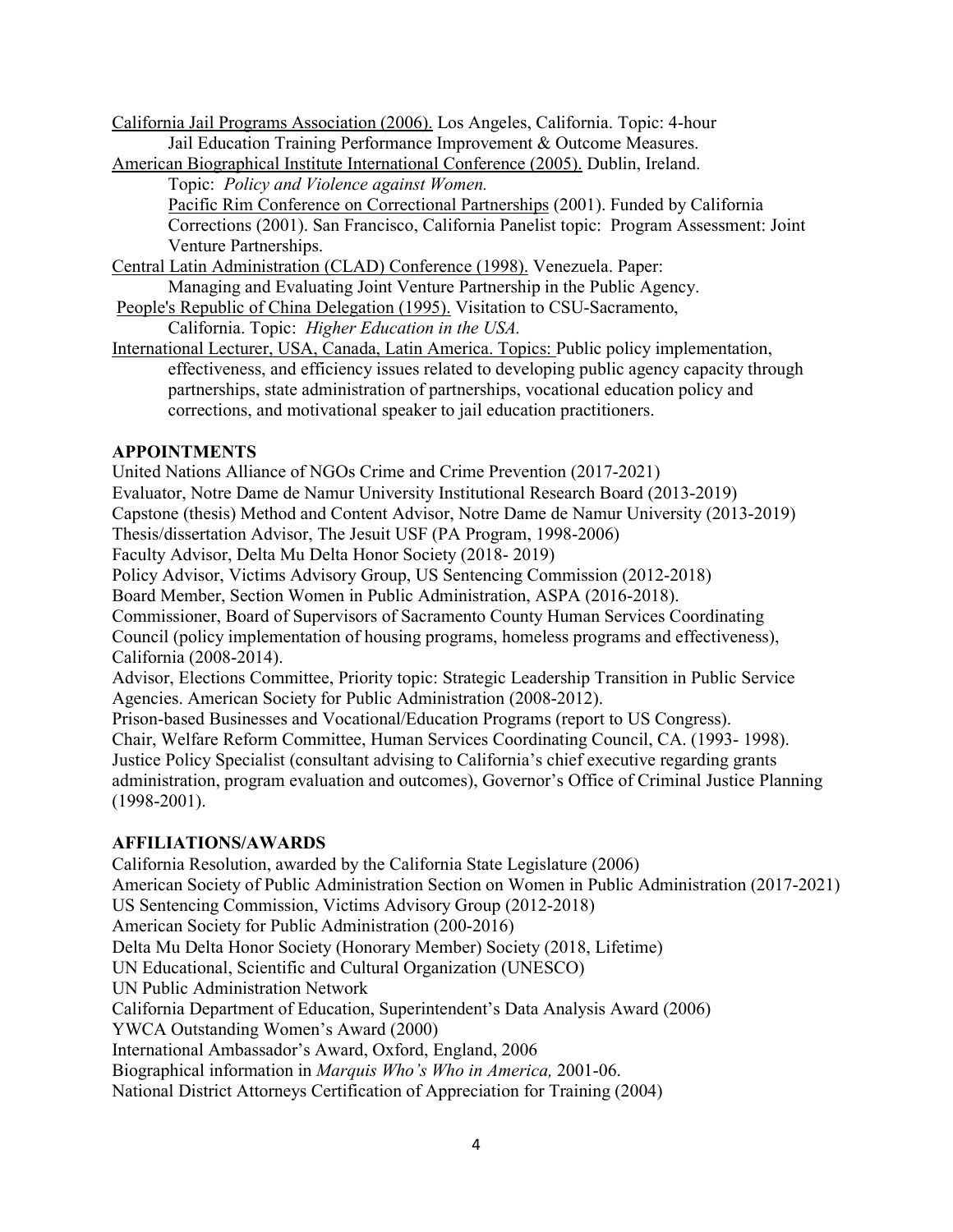Office of Tribal Programs, National Training Certificate (2004) National Association of Female Executives (1998)

#### **COMMUNITY SERVICE**

Support Wellsprings Women's Shelter, Sacramento, church-selected projects to help vulnerable groups (local Food Bank, faith-based services), and mentoring young people (first-GEN) to help them complete higher education and use moral ethical principles to transform the public workplace. Organizational Strengthening Initiatives with international groups.

#### **PUBLICATIONS (Peer-Reviewed)**

- Garth-James, K., & Hollis, B. (2020). Young adult perceptions and choice of vaping: do regulation and health education improve outcomes. *World Journal of Social Sciences and Humanities, 2021, Vol. 7(2),* 46-54. DOI: 10.12691/wjssh-7-2-2
- Garth-James, K. (2019). Exploring work and education in Modern Corrections as a recidivism reduction strategy. *International Journal of Innovative Science and Research Technology. 4(6),* 324-332.
- Renderos, H., & Garth-James, K. (2019). Immigrant narrative perspectives: Exploring implicit bias in higher education. *International Journal of Innovative Science and Research Technology, Vol. 4(6),* 534-542.
- Garth-James, K. (2018). Victim offender mediation/reconciliation. In Bruce Arrigo (Ed), *SAGE Encyclopedia of Surveillance*, *Security and Privacy (*1098-1100). Sage Publications.
- Garth-James, K. (2018). Women, girls and the body*.* In Bruce Arrigo (Ed), *SAGE Encyclopedia of Surveillance*, *Security and Privacy (*1129-1130). Sage Publications
- Garth-James, K. (2018). *Community-based research and statistical analysis.* Ontario, Canada: Tophat.
- Garth-James, K. (2017). Experiential learning in masters of public administration programs. *American Journal of Educational Research, Vol. 5 (10),* 1009-1016. DOI: 10.12691/education-5-10-1
- Garth-James, K., & Hollis, B. (2016). The other side of the story: the for-profit adjunct faculty model in higher education. *International Journal of Research & Method in Education,* https://www.researchgate.net/publication/311886013 The Other Side of the Story the for-Profit Adjunct Faculty Model in Higher Education
- Garth-James, K. (2015). Massive open online courses. In Frederick Wherry (Ed). *SAGE Encyclopedia of Economics and Society (1074-1077)*. Sage Publications.
- Garth-James, K. (2015). Policy networks. In Frederick Wherry (Ed). *SAGE Encyclopedia of Economics and Society (1282-1285)*. Sage Publications.
- Garth-James, K. (2015). Racial profiling. In Frederick Wherry (Ed). *SAGE Encyclopedia of Economics and Society (1369-1372)*. Sage Publications.
- Garth-James, K. (2015). Women's groups. In Frederick Wherry (Ed). *SAGE Encyclopedia of Economics and Society (1701-1703)*. Sage Publications.
- Garth-James, K. (2015). Restorative justice practice. In Frederick Wherry (Ed). *SAGE Encyclopedia of Economics and Society (1405-1406)*. Sage Publications.
- Garth-James, K. (2014). Codes of conduct. In Bruce Arrigo (Ed), *SAGE Encyclopedia of Criminal Justice Ethics (pp. 111-112).* Sage Publications*.*
- Garth-James, K., & Hollis, B. (2014). Connecting global learners using eLearning and the